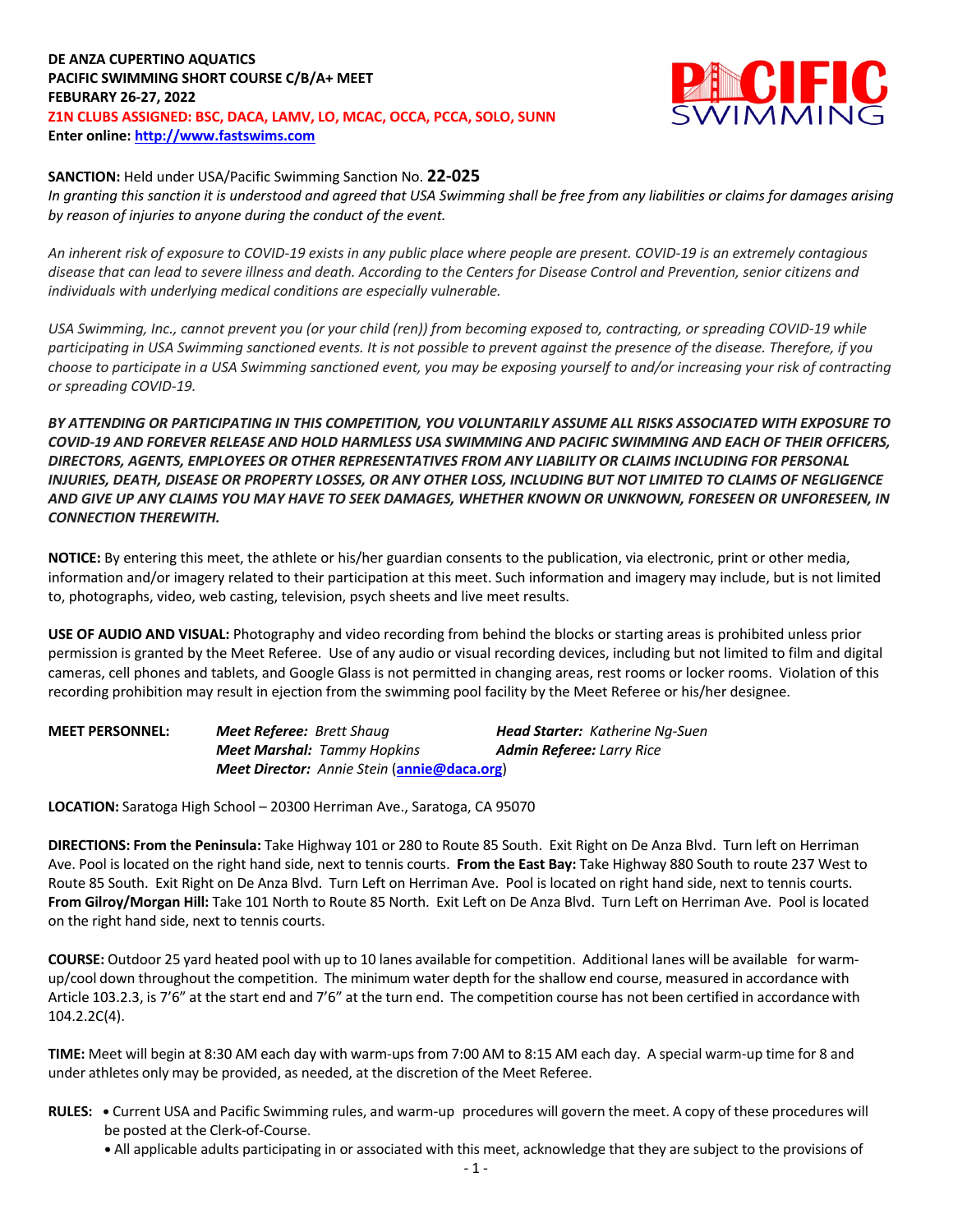the USA-Swimming Minor Athlete Abuse Prevention Policy ("MAAPP"), and that they understand that compliance with the MAAPP policy is a condition of participation in the conduct of this competition.

**•** The local facilities' guidelines, restrictions, and interpretation of the local public health guidelines shall be followed at this meet.

- All events are timed finals.
- All events will swim fast to slow.
- Athletes may compete in **maximum four (4)** events per day.
- All athletes ages 12 and under should complete competition within four (4) hours.

• Entries will be accepted until the number of splashes exceeds the estimated timeline, per the "Four-Hour Rule," based on the athletes age and gender.

- **All coaches and deck officials must wear their USA Swimming membership cardsin a visible manner.**
- All athletes competing in the 500 yard Freestyle or 400 yard IM events must provide their own lane timers.
- **•** All athletes competing in the 500 yard Freestyle must provide their own lap counters.

**ATTENTION HIGH SCHOOL ATHLETES:** If you are a high school athlete in season, you need to be Unattached from this meet. It isthe athlete's responsibility to be Unattached from this meet. You can un-attach at the meet if necessary. This does not apply to athletes swimming under the rules of the Nevada Interscholastic Activities Association (NIAA).

**UNACCOMPANIED ATHLETES:** Any USA-S athlete-member competing at the meet must be accompanied by a USA Swimming member-coach for the purposes of athlete supervision during warm-up, competition and warm-down. If a coach-member of the athlete's USA-S Club does not attend the meet to serve in said supervisory capacity, it is the responsibility of the athlete or the athlete's legal guardian to arrange for supervision by a USA-S member-coach. The Meet Director or Meet Referee may assist the athlete in making arrangements for such supervision; however, it is recommended that such arrangements be made in advance of the meet by the athlete's USA-S Club Member-Coach.

**RACING STARTS:** Athletes must be certified by a USA-S member-coach as being proficient in performing a racing start or muststart the race in the water. It is the responsibility of the athlete or the athlete's legal guardian to ensure compliance with this requirement.

**RESTRICTIONS:** • Smoking and the use of other tobacco products is prohibited on the pool deck, in the locker rooms, in spectator

seating, on standing areas and in all areas used by athletes, during the meet and during warm-up periods.

- Sale and use of alcoholic beveragesis prohibited in all areas of the meet venue.
- No glass containers are allowed in the meet venue.
- No propane heater is permitted except for snack bar/meet operations.
- All shelters must be properly secured.
- Deck Changes are prohibited.

• All animals are prohibited from the competition venue including the pool, deck areas, and locker rooms during swim meets.

• Destructive devices, to include but not limited to, explosive devices and equipment, firearms (open or concealed), blades, knives, mace, stun guns and blunt objects are strictly prohibited in the swimming facility and its surrounding areas. If observed, the Meet Referee or his/her designee may ask that these devices be stored safely away from the public or removed from the facility. Noncompliance may result in the reporting to law enforcement authorities and ejection from the facility. Law enforcement officers(LEO) are exempt per applicable laws.

• Operation of a drone, or any other flying apparatus, is prohibited over the venue (pools, athlete/coach areas,

spectator areas and open ceiling locker rooms) any time athletes, coaches, officials and/orspectators are present.

## **ELIGIBILITY:** • Athletes must be current members of USA-S and enter their name and registration number on the meet entry card as they are shown on their Registration Card. If this is not done, it may be difficult to match the athlete with the registration and times database. The meet host will check all athlete registrations against the SWIMS database and if not found to be registered, the Meet Director shall accept the registration at the meet (a \$10 surcharge will be added to the regular registration fee). Duplicate registrations will be refunded by mail.

• Athletesin the "A" Division must have met at least USA Swimming Motivational "A" minimum time standard. Athletes in the "B" Division must have met at least the listed "B" minimum time standard. All entry timesslower than the listed "B" time standard will be in the "C" Division.

• Entries with **"NO TIME" will be ACCEPTED. Exception 500 Yard Free and 400 Yard IM**

. 400 IM and 500 free athletes must meet the National Motivational BB time standard for their age group. If the athlete does not have a time in these events, they may meet the National Motivational BB time standard in the 200 IM or 200 free respectively. Athletes qualifying via a 200 should enter at the minimum BB time standard for the event. **Coach verified**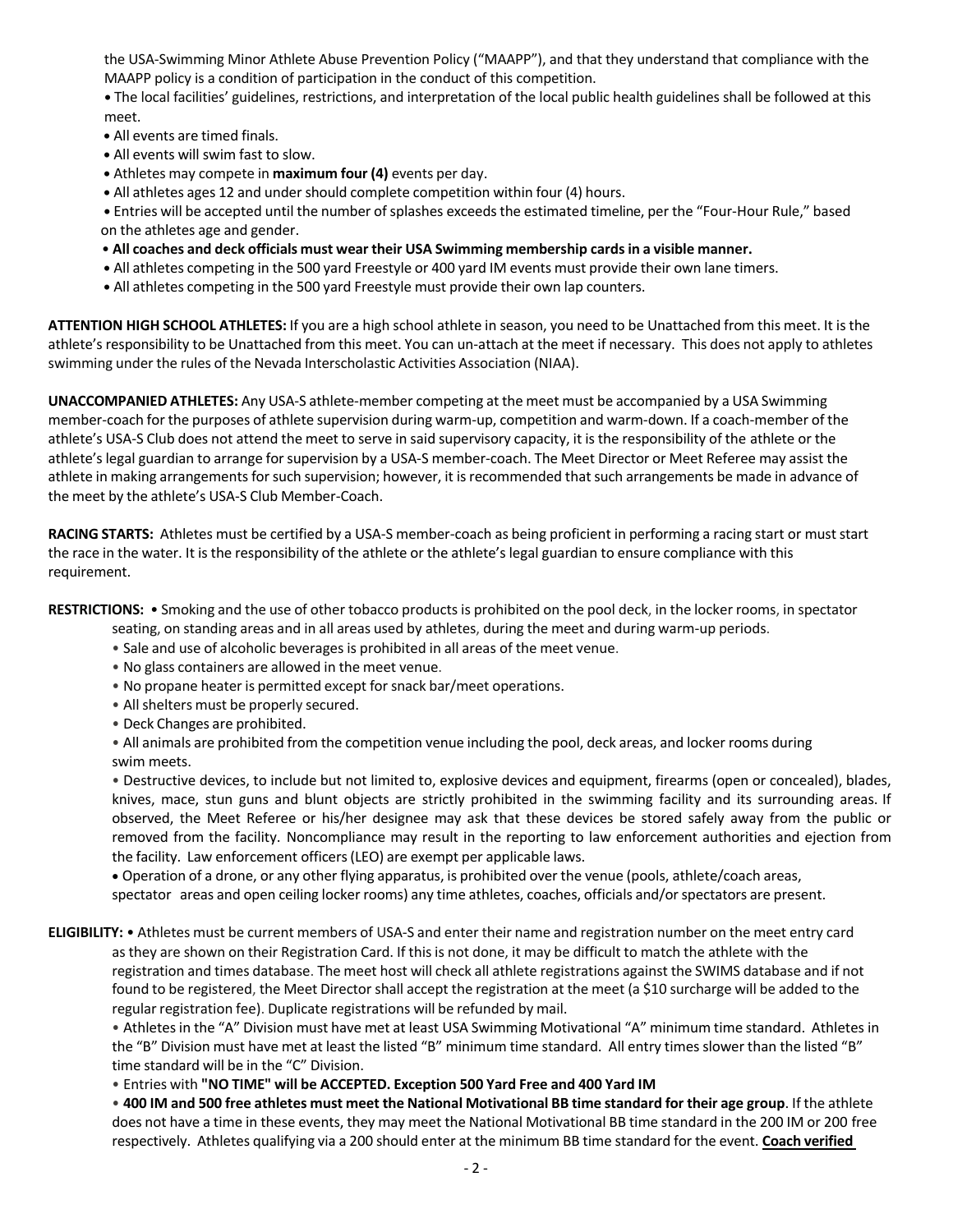### **times may be accepted**.

• Entry times submitted for this meet may be checked against a computer database and may be changed in accordance with Pacific Swimming Entry Time Verification Procedures.

• Athletes with a disability are welcome to attend this meet and should contact the Meet Director or Meet Referee regarding any special accommodations on entry times and seeding per Pacific Swimming policy.

• Athletes 19 years of age and over may compete in the meet for time only, no awards. Such athletes must have met standards for the 17-18 age group.

• The athlete's age will be the age of the athlete on the first day of the meet.

**ENTRY PRIORITY:** Zone 1N Athletes from BSC, DACA, LAMV, LO, MCAC, OCCA, PCCA, SOLO, SUNN entering online must do so by **11:59 PM, Wednesday, February 9th** to receive priority acceptance to the meet. No athletes other than those from BSC, DACA, LAMV, LO, MCAC, PCCA, SOLO, SUNN may enter the meet until the preference period has concluded.

**ENTRY FEES:** \$4.50 per individual event plus an \$8.00 participation fee per athlete. No refunds will be made, except for mandatory scratch downs.

**ONLINE ENTRIES:** To enter online go to **www.fastswims.com** to receive an immediate entry confirmation. This method requires payment by credit card. FastSwims charges a processing fee for this service, 6.5% of the total Entry Fees plus \$0.75 per transaction, regardless of the number of Athletes. Please note that the processing fee is a separate fee from the Entry Fees. **Entering online is a convenience, is completely voluntary, and is in no way required or expected of an Athlete by Pacific Swimming**. Deadline for entries will be at 11:59pm, **Wednesday, 16th, 2022.** LATE ENTRIES WILL NOT BE ACCEPTED. NO REFUNDS

**CHECK-IN:** The meet will be deck seeded. Athletes must check-in at the Clerk-of-Course. No event shall be closed more than 30 minutes before the scheduled start of the session. Prior to 10:30 Am, close of check-in for each event shall be no more than 60 minutes before the estimated time of the start of the first heat of the event. **Close of check-in for all remaining events for that day shall be at 10:30 AM.** Athletes who do not check in will not be seeded and will not be allowed to compete in that event. Athletes who wish to scratch from an event after the close of check-in are requested to inform the Referee on the starting end of the competition course.

**SCRATCHES:** Any athletes not reporting for or competing in an individual timed final event that they have checked in for shall not be penalized. Athletes who must withdraw from an event after it is seeded are requested to inform the referee immediately.

### **AWARDS:** None

#### **ADMISSION:** Free

**SNACK BAR & HOSPITALITY:** A snack bar will not be available. Coaches and working deck officials will be provided breakfast and snacks.

**MISCELLANEOUS:** No overnight parking is allowed. Facilities will not be provided after meet hours.

**MINIMUM OFFICIALS:** Clubs must follow Zone 1 North rules for providing officials. Each club must provide officials for each session according to the number of athletes entered in that session. Clubs that do not provide sufficient officials must provide coaches to act in the place of officials.

| Club athletes entered in session | <b>Trained and carded officials requested</b> |  |  |  |
|----------------------------------|-----------------------------------------------|--|--|--|
| $1 - 10$                         |                                               |  |  |  |
| 11-25                            |                                               |  |  |  |
| 26-50                            | 2                                             |  |  |  |
| 51-75                            | 3                                             |  |  |  |
| 76-100                           |                                               |  |  |  |
| 100 or more                      | 5 (+1 for every additional 25 athletes)       |  |  |  |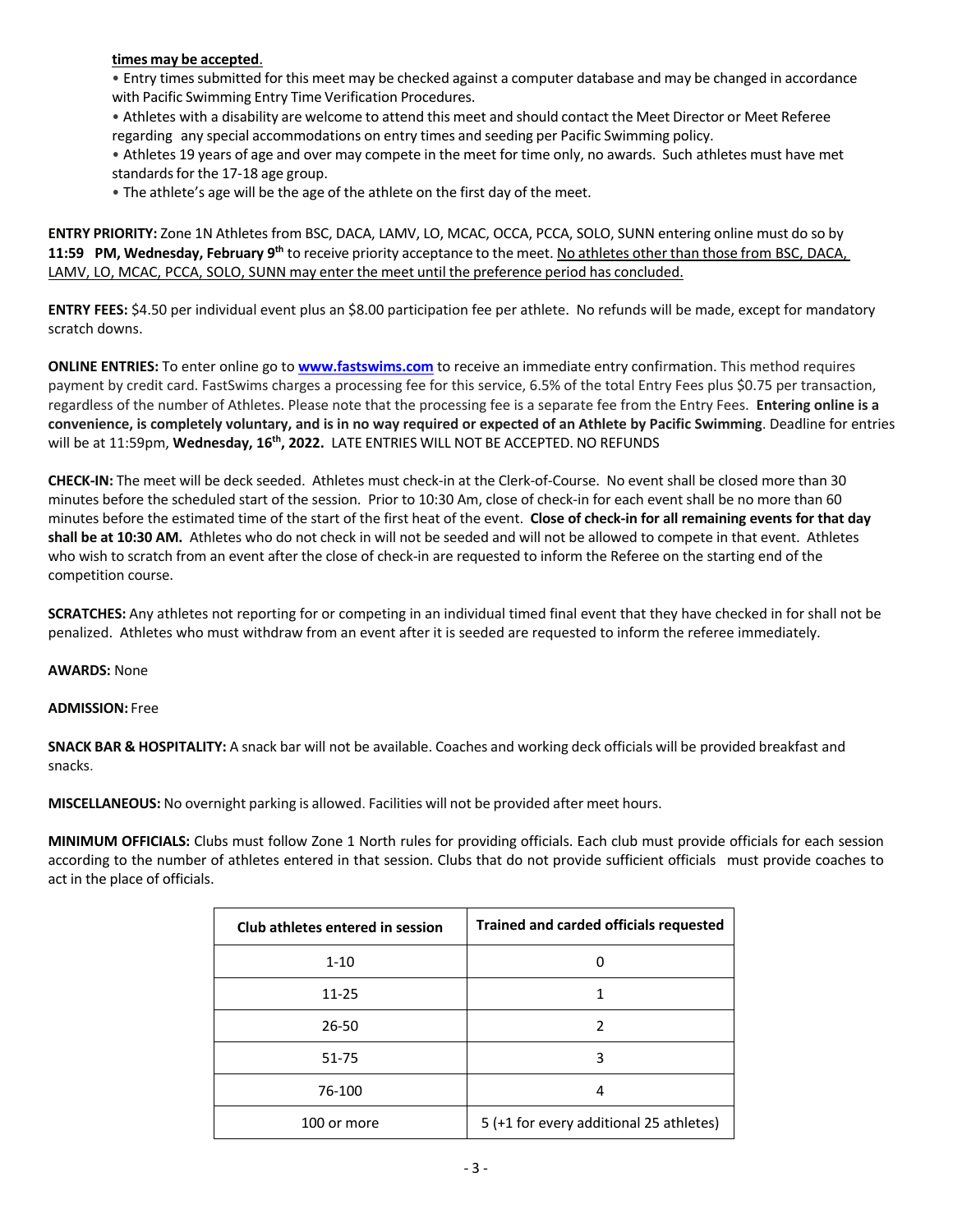### **EVENT SUMMARY**

| <b>SATURDAY FEBRUARY 26, 2022</b> |                 |                 |                 | <b>SUNDAY FEBRUARY 27, 2022</b> |                 |                 |                 |  |
|-----------------------------------|-----------------|-----------------|-----------------|---------------------------------|-----------------|-----------------|-----------------|--|
| <b>8&amp;U</b>                    | $9 - 10$        | $11 - 12$       | 13/OVER         | 8 & UN                          | $9 - 10$        | $11 - 12$       | 13&0            |  |
| 25 FREE                           | 50 BREAST       | 200 FLY         | <b>200 FLY</b>  | <b>25 FLY</b>                   | <b>200 FREE</b> | <b>200 FREE</b> | <b>200 FREE</b> |  |
| 50 BREAST                         | 100 BACK        | 50 BREAST       | 100 BACK        | 50 BACK                         | <b>100 FLY</b>  | <b>100 FLY</b>  | <b>100 FLY</b>  |  |
| 25 BACK                           | 200 IM          | 100 BACK        | 200 BREAST      | 25 BREAST                       | 50 BACK         | 50 BACK         | 100 BREAST      |  |
| <b>50 FLY</b>                     | <b>50 FLY</b>   | 200 BREAST      | 200 IM          | 100 IM                          | 100 BREAST      | 100 BREAST      | 200 BACK        |  |
| <b>100 FREE</b>                   | <b>100 FREE</b> | 200 IM          | <b>100 FREE</b> | 50 FREE                         | 100 IM          | 200 BACK        | 50 FREE         |  |
|                                   | <b>500 FREE</b> | <b>50 FLY</b>   | <b>500 FREE</b> |                                 | 50 FREE         | 100 IM          | 400 IM          |  |
|                                   |                 | <b>100 FREE</b> |                 |                                 |                 | 50 FREE         |                 |  |
|                                   |                 | <b>500 FREE</b> |                 |                                 |                 | 400 IM          |                 |  |

## **EVENTS**

| SATURDAY, FEBRUARY 26, 2022 |                   |                |  |  |  |
|-----------------------------|-------------------|----------------|--|--|--|
| <b>EVENT#</b>               | <b>EVENT</b>      | <b>EVENT#</b>  |  |  |  |
| $\mathbf{1}$                | 11 & O 200 FLY    | $\overline{2}$ |  |  |  |
| 3                           | 8 & U 25 FREE     | 4              |  |  |  |
| 5                           | 12 & U 50 BREAST  | 6              |  |  |  |
| 7                           | 9 & O 100 BACK    | 8              |  |  |  |
| 9                           | 8 & U 25 BACK     | 10             |  |  |  |
| 11                          | 11 & O 200 BREAST | 12             |  |  |  |
| 13                          | 9 & O 200IM       | 14             |  |  |  |
| 15                          | 12 & U 50 FLY     | 16             |  |  |  |
| 17                          | OPEN 100 FREE     | 18             |  |  |  |
| 19                          | 9 & O 500 FREE*   | 20             |  |  |  |

| SUNDAY, FEBRUARY 27, 2022 |                  |               |  |  |  |
|---------------------------|------------------|---------------|--|--|--|
| <b>EVENT#</b>             | <b>EVENT</b>     | <b>EVENT#</b> |  |  |  |
| 21                        | 9 & O 200 FREE   | 22            |  |  |  |
| 23                        | 8 & U 25 FLY     | 24            |  |  |  |
| 25                        | 9 & O 100 FLY    | 26            |  |  |  |
| 27                        | 12 & U 50 BACK   | 28            |  |  |  |
| 29                        | 9 & O 100 BREAST | 30            |  |  |  |
| 31                        | 8 & U 25 BREAST  | 32            |  |  |  |
| 33                        | 11 & O 200 BACK  | 34            |  |  |  |
| 35                        | 12 & U 100 IM    | 36            |  |  |  |
| 37                        | OPEN 50 FREE     | 38            |  |  |  |
| 39                        | 11 & O 400 IM*   | 40            |  |  |  |

\*Athletesin the 500 FREE and/or 400 IM must have achieved a USA-S "BB" Time Standard in 500 FR or 200 FR and IM or 200 IM, respectively.

\*Athletesin the 500 FREE and/or 400 IM MUST provide their own timers. Lap counters will be offered on the site.

Use the following URL to find the time standards: http://www.pacswim.org/swim-meet-times/standards